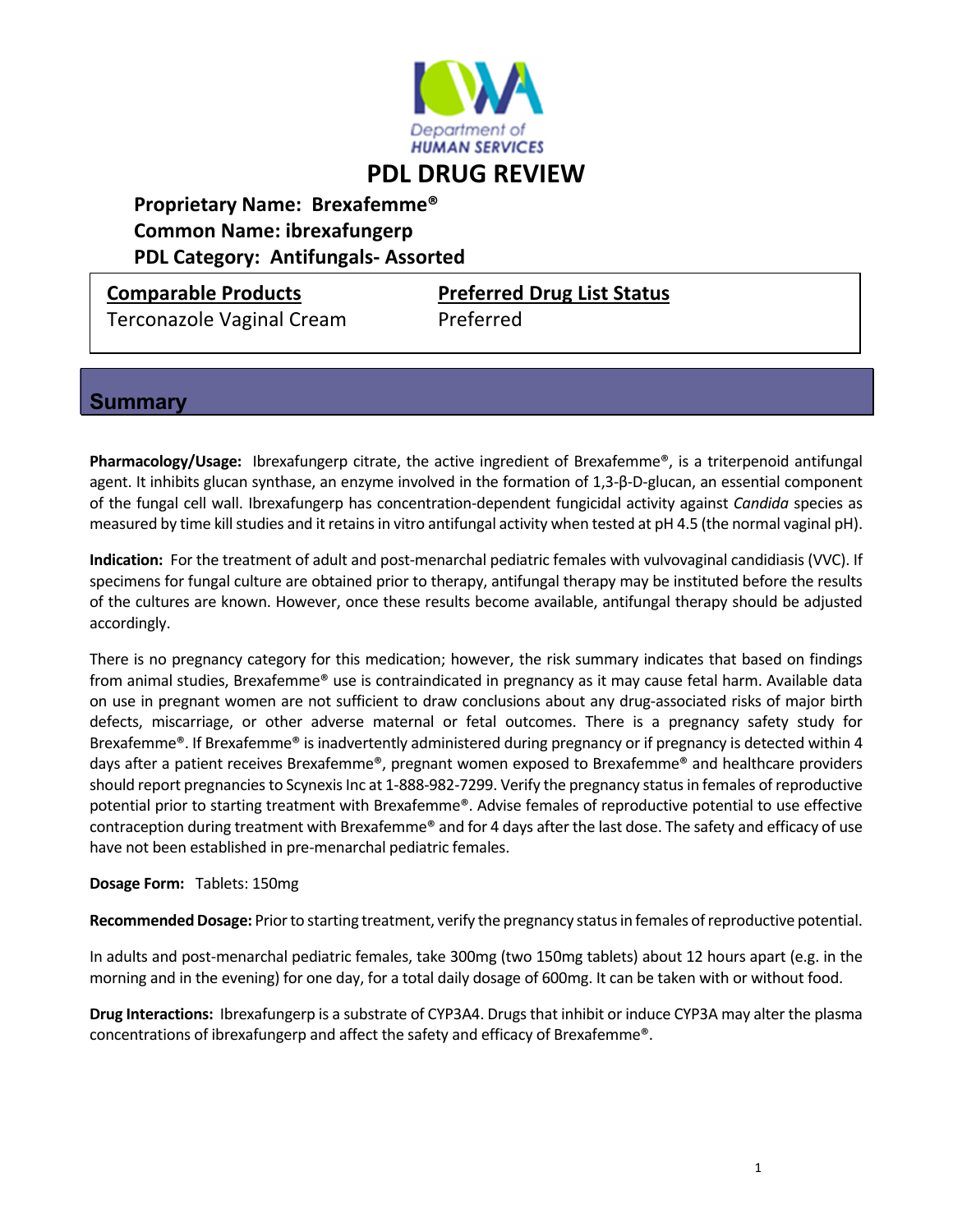Concomitant use of strong CYP3A inhibitors (e.g. ketoconazole, itraconazole) can significantly increase ibrexafungerp concentration. Thus, it isrecommended to reduce the dose of Brexafemme® to 150mg about 12 hours apart for one day.

Avoid the concomitant use of Brexafemme® with strong and moderate CYP3A inducers (e.g. rifampin, carbamazepine, phenytoin, St. John's wort, long-acting barbiturates, bosentan, efavirenz, or etravirine).

Ibrexafungerp is an inhibitor of CYP3A4, P‐gp, and OATP1B3 transporter. However, given the short treatment duration for VVC, the effect of Brexafemme® on the pharmacokinetics of substrates of CYP3A4, P-gp, and OATP1B3 transporters is not considered to be clinically significant.

**Box Warning:** There is no box warning associated with this product.

Common Adverse Drug Reactions: Listed % incidence for adverse drug reactions= reported % incidence for drug (Brexafemme®) minus reported % incidence for placebo. Please note that an incidence of 0% means the incidence *was the same as or less than the placebo.* The most frequently reported adverse events included diarrhea (13.4%), nausea (7.9%), abdominal pain (6.3%), dizziness (0.8%), and vomiting (1.3%).

#### **Contraindications:** In:

- Pregnancy
- Patients with hypersensitivity to ibrexafungerp

### **Manufacturer:** Scynexis, Inc.

**Analysis:** The safety and efficacy of Brexafemme® were assessed in two randomized, placebo‐controlled trials with a similar design that included non-pregnant, post-menarchal females with a diagnosis of VVC. A diagnosis of VVC was defined as a minimum composite vulvovaginal signs and symptoms (VSS) score of ≥4 with at least 2 signs or symptoms having a score of 2 (moderate) or greater, as well as a positive microscopic examination with 10% KOH in a vaginal sample revealing yeast forms or budding yeasts and a normal vaginal pH (≤4.5). The total composite VSS score was based on the vulvovaginal signs (erythema, edema, excoriation) and vulvovaginal symptoms (itching, burning, or irritation) where each was scored as 0 (absent), 1 (mild), 2 (moderate), or 3 (severe).

Study 1 was conducted in the US and patients (N=290) were treated with either Brexafemme® or placebo. The average age of included patient was 34 years (range 17‐67), with 91% less than 50 years. In addition, 54% were white, the average BMI was 30, 9% had a history of diabetes, the median VSS score at baseline was 9, and most were culture‐positive with *C. albicans* (92%).

Study 2 was conducted in the US and Bulgaria and patients (N=278) were treated with either Brexafemme<sup>®</sup> or placebo. The average age of included patients was 34 years (range 18‐65), with 92% less than 50 years. In addition, 81% were white, the average BMI was 26, 5% had a history of diabetes, the median VSS score at baseline was 10, and most subjects were culture-positive with *C. albicans* (89%).

Efficacy was assessed by clinical outcome at the test of cure (TOC) visit. A complete clinical response was defined as the complete resolution of signs and symptoms (VSS score of 0). Additional endpoints included a negative culture for *Candida* spp. at the TOC visit and clinical outcome at the follow-up visit. Results suggested that statistically significantly greater percentages of patients experienced a complete clinical response at TOC, negative culture at TOC, and complete clinical response at follow-up with Brexafemme® treatment as compared with placebo. Results can be seen in the table below, which was adapted from the prescribing information.